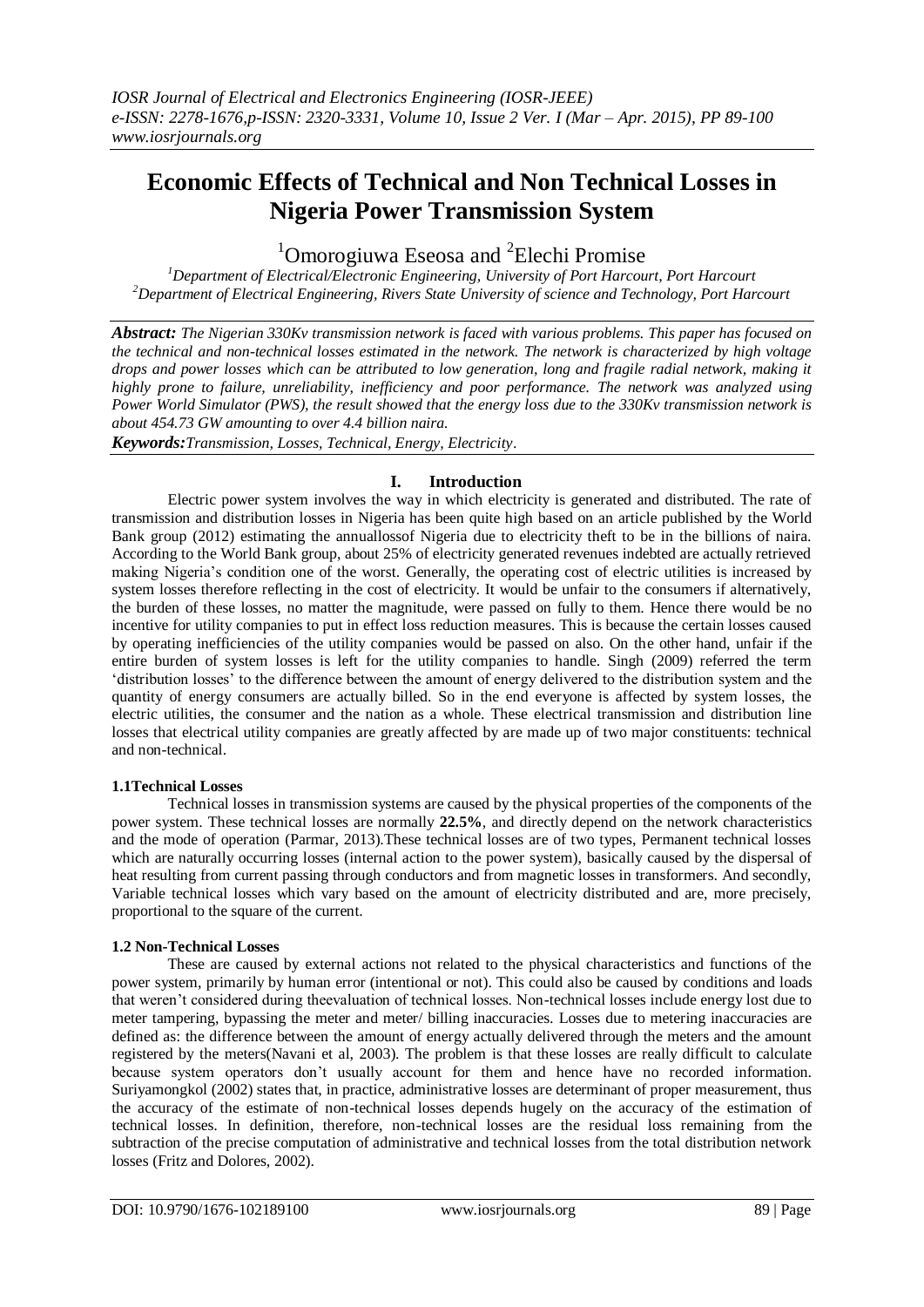The major issues affecting the Nigerian power sector are losses generated during the transmission and distribution of power and the steps taken to minimize the effects of these losses. Stated by the International Energy Agency (2011), the value of electric power transmission and distribution losses (% of output) in Nigeria was 17.72 as of 2010, with a maximum value of 49.27 in 1981 and a minimum value of 5.87 in 2009. These numbers are really high in comparison to the transmission and distribution losses of about  $7 - 8\%$  in developed countries. The reduction of these losses is important for economic growth because the utility companies such as the Transmission Company of Nigeria (TCN) will not take entire responsibility for them hence shifting a good percent to the consumers. An increase in losses eventually would increase the cost of electricity. Consumers who do not comply with this increase would simply be 'cut-off', also increases load shedding which is the deliberate shutting off of power to parts of the electricity network, hence to consumers in that area.

Aim of this research is to study the nature of technical and non-technical losses in transmission systems and their impact on the power sector and economic growth in Nigeria. To achieve this objectives, visits to various TCN stations was carried out. Also data from reports, literatures, survey carried out and published by the World Bank group, National Electricity Regulatory Commission (NERC) and other researchers" works were used and simulated using Power World Simulator.

The importance of an effective and efficient energy sector to a developing economy such as Nigeria, India etc. and how to improve on this efficiency by adopting different methodologies that conserve and eradicate line losses, will be reviewed.Ayodele (1998), made it clear that the electricity crisis in Nigeria makes many of her inhabitants, most especially the poor, miserable. Archibong (1997) argued that the positive side of the Structural Adjustment Program (SAP) could not be fully established due basically to numerous bottlenecks, rigidities and poor infrastructure especially in electricity supply. This undermined the effectiveness of fiscal and other incentives designed to simulate the growth and diversification of the economy.Upong (1976) established the existence of a positive relationship between electricity consumption and economic development. In addition, he submitted that the expansion of the energy sector on the supply side is an important factor for accelerating the growth of the industrial sector.Subair and Oke (2008), pointed out that the presence of suspicion and conflict between power distribution officials and consumers have given rise to illegitimate activities such as electricity theft, illegal connections to either the existing residential terminals or the national grid, under/overbilling by officials. Onohaebi (2007) studied the Nigerian 330kV transmission network and proposed a modified network which incorporated some additional lines to form more loops and minimal compensation, meting the acceptable voltage limits of ±5%. It also reduces the power losses in his simulations from 337.5 MWH to 189.9 MWH, representing 45% improvement over the existing network and enhances reliability and security of the transmission grid. Omorogiuwa and Odiase, (2011) in their analysis of the Nigerian Transmission network proposed the implementation of Interline Power Flow Controllers (IPFC), which is a modern control Flexible Alternating Current Transmission System (FACTS) device on the network, using Genetic Algorithm (GA) for its optimal placement and an option for power improvement. The result obtained showed improvement of weak bus voltages and loss reduction with IPFC devices on incorporation in the network. Izuegbunam et al. (2011) also proposed a fortified and expanded grid schematic of the 330kV transmission system in which after simulation initial losses of 85.3MW were reduced substantially to 24.7MW.

## **1.3 Effect of Power Losses on the Nigerian Economy**

Transmitting electricity at high voltage reduces the fraction of power lost due to joule heating. For a given amount of power, a higher voltage reduces the current and thus the resistive losses in the conductor. For example, raising the voltage by a factor of 10 reduces the current by a corresponding factor of 10 and therefore the copper losses  $(I^{2}R)$  by a factor of 100, provided the same type of conductor is used in both cases.

World Bank Data of 2010 states that, Transmission and distribution losses in the US and UK were established at 7.2% and 7.4% respectively. Of this value, less than 1% can be attributed to transmission losses even across the greatest of distances. Countries such as China that have attached importance to loss minimization to enhance efficiency have about 13% transmission and distribution losses. India, Pakistan, Thailand, Philippines, Korea, Japan have an estimate of about 22%, 28%, 18%, 18%, 12.5% and 9% losses respectively. This reduction in losses in these countries can be attributed to technological advancement and installation of generating stations near load centers.

In Nigeria, PHCN"s severe technological deficiencies are prevalent throughout the power system both up and down stream. For example, with the advancement of modern technology, about 40% of the energy consumed by thermal plants can be converted to electrical energy. As Nigeria lacks the technology for such, the figure can be as low as 12% of the power produced in which there is further loss through transmission and distribution.

Losses in transmission and distribution lines in Nigeria are peaked at 44.5% of power generated. The transmission lines alone were estimated at 9.2% of this value. It is impossible to determine exactly how much of this inefficiency is due to illegal power connections or under investment in technology. Lack of modern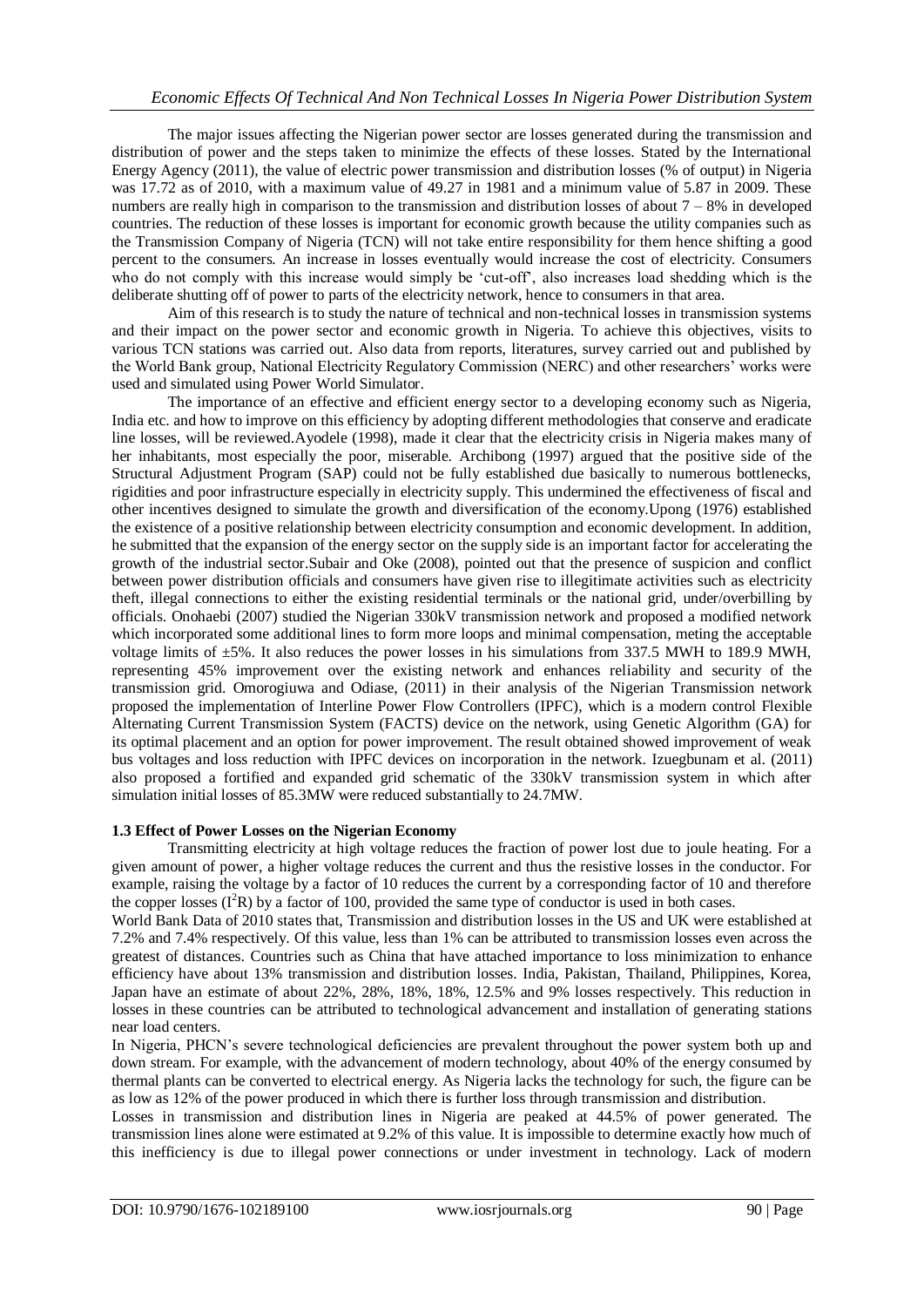standardized components and qualified maintenance staff pose serious problems for adequate power generation and distribution.

### **II. Materials And Method**

#### **2.1 Analysis of Technical losses in power system**

Technical losses in power system can be defined as power losses incurred by the physical properties of components in the power systems" infrastructure. These losses include those in the conductors, transmission line equipment, transformers, buses, distribution line and magnetic losses in transformers.

Technical losses are normally at 22.5%, and depend directly on the characteristics and mode of operation of the network (Parmar, 2013).

Considering a transmission network of figure 1 below

| $P_{sent}$                                      | $P_{cent}$ | $P_{received}$ |
|-------------------------------------------------|------------|----------------|
| Figure 1: Relationship between power received   | $P_{loss}$ | Post           |
| The average power losses in a transmission line | $P_{loss}$ | ressed as      |
| $P_{loss} = P_{sent} - P_{received}$            | (1)        |                |

Where  $P_{sent}$  is the average power that the source injects into the transmission line and  $P_{received}$  is the power consumed by the load. In this equation, both power and current functions are dependent on time. Energy is power accumulated over time, or

$$
W_{loss} = \int_{a}^{b} Ploss[t]dt
$$
 (2)

Where a andb are the starting and ending time intervals being evaluated respectively.

We need an accurate description of P  $_{loss}$  as a function of time to make a reliable prediction of the energy loss. And power, in a single phase case, with sinusoidal voltage and current can be represented by

$$
P_{1-\varphi} = IV \cos \Theta \tag{3}
$$

WhereP=average power, V=rms voltage, I=rms current,  $\cos \theta$ =power factor, with  $\theta$  being the phase difference. **2.2 Basic Load Flow and Loss Calculations**

Electrical power that flows through power systems consist of real (P) and reactive (Q) power and the two components combine to make apparent power(S)

$$
S = \sqrt{P^2 + Q^2} \tag{4}
$$

The apparent power (S) generated or consumed by a given element in the power system is the product of the phasor voltage across it and the complex conjugate of the phasor current through it. The real and reactive power in turn, can be calculated using the apparent power and the angle representing the phase difference between the current and voltage, known as the power factor angle  $(\Theta)$ 

$$
S = VI^*
$$
 (5)

 $S = P + jQ$ The voltage and current have their own relationships based on ohms law  $V = IZ$ 

$$
Z = R + iX
$$
 (6)

Where Z, R and X are the element's impedances, resistance and reactance respectively.

It is worth noting that all the quantities represent steady state, single phase operation. Through all power systems that operate with more than 220V are 3 phase systems, the discussions and calculation here will treat the value as a single phase equivalent. In order to do this, the 3 phase is assumed balanced i.e, all 3 phases have exactly the same amount of power flowing through each of them.

The general practice in power flow studies is to identify three types of buses in the network.

#### **2.3 Line Flow and Losses**

Consider the line connecting the two buses i and j in the figure 2 below. The line current  $I_{ii}$ , measured at bus i and defined positive in the direction i - j is given by

$$
I_{ij} = I_L + I_{io} = y_{io}V_i + y_{ij} (V_i - V_j)
$$
\n(7)

Similarly, the line current  $I_{ij}$  measured at bus j and defined positive in the direction j - i is given by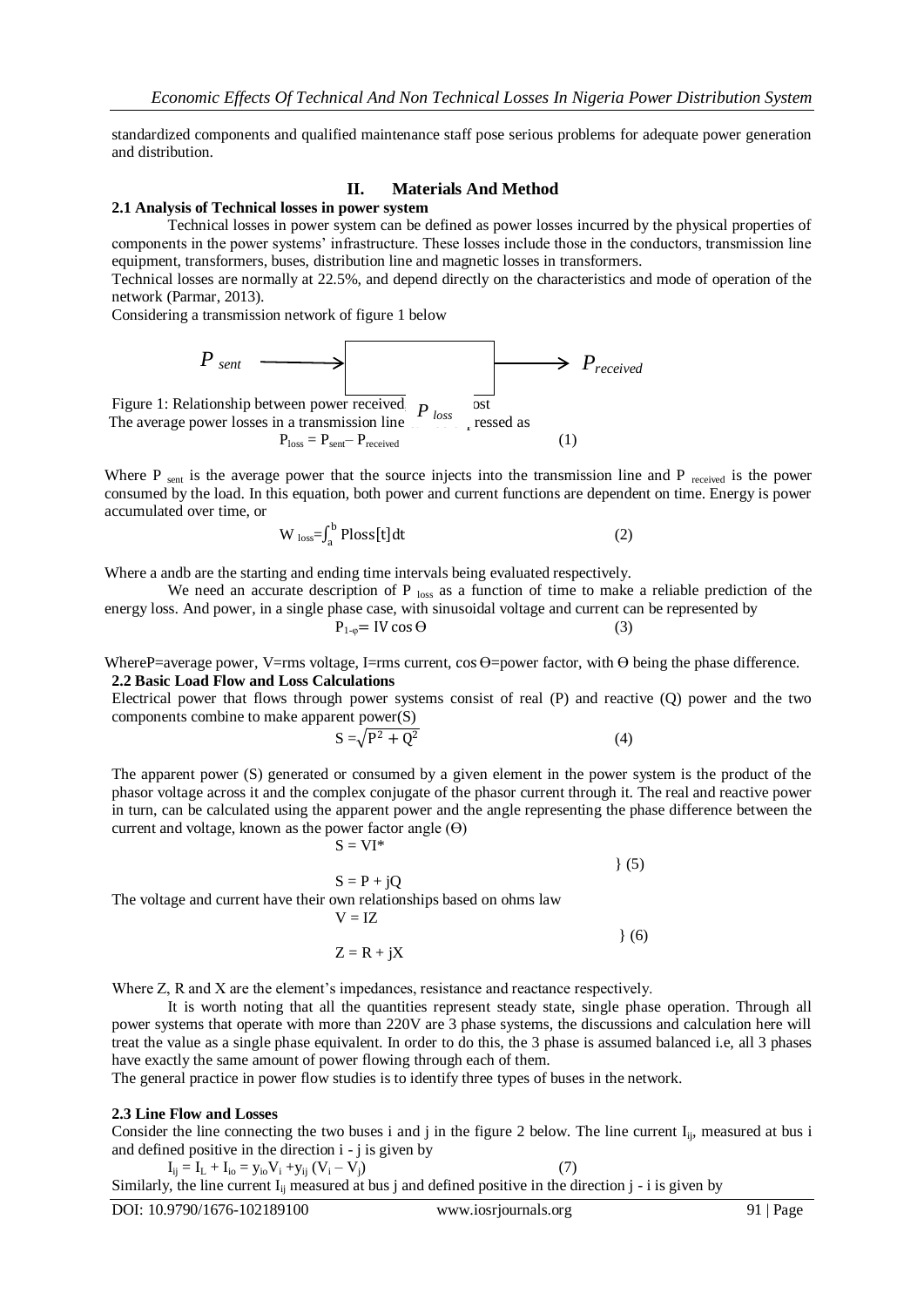$$
I_{ji} = -I_{L} + I_{jo} = y_{jo}v_{j} + y_{ij}(v_{j} - v_{i})
$$
\nThe complex powers Sij from bus i to j and Sji from bus j to i are\n
$$
S_{ij} = V_{i}I^{*}{}_{ij}
$$
\n(9)\n
$$
S_{ji} = V_{j}I^{*}{}_{ji}
$$
\n(10)



**Figure 2**: Transmission line model for calculating line flows.

The power loss in line  $i - j$  is the algebraic sum of the power flows determined from (3.12) and (3.13), i.e.  $SL_{ii} = S_{ij} + S_{ji}$  (3.14)

#### **2.4 Power Flow Analysis of Existing 28 Bus 330kv Nigerian TransmissionSystems.**

The 330kV network was analyzed using Power World Simulator (PWS). The one line circuit diagram of the network was redrawn using the edit mode in the simulator. The input data for load flow analysis includes;Generator"s power output, Maximum and minimum reactive power limit of the generator, MW and MVAR peak loads, Line Impedance and Voltage and power ratings of the lines and transformer data.

These were entered into the dialog box of the simulator using Newton-Raphson iterative method available in run mode.

The Nigeria power system network was modeled into 5 control regions. A control region is an area responsible for maintaining its own generation and load balancing including its scheduled interchange. These regions/zones include; North-West, North-East, South-West, South-East and South-South.

The entire system was modeled into a 28 bus network (including generating and load buses) divided into five control regions. According to the data source from PHCN, these five control regions put together gives a total generation of 3353MW through the different generators with an actual load demand of over 10GW minus unseen loads on the network. As at the time of writing this report, the monthly schedule load was about 3188MW which is being shared among the different regions as shown in table 1 below.

|                | <b>BUSES</b>      |     | <b>ACTUAL</b> | <b>SCHEDULED</b> | <b>GENERTED(MW)</b> |
|----------------|-------------------|-----|---------------|------------------|---------------------|
| S/No           | <b>NAME</b>       | NO. |               |                  |                     |
|                | <b>NORTH EAST</b> |     |               |                  |                     |
| $\mathbf{1}$   | <b>GOMBE</b>      | 20  | 450           | 130              |                     |
| $\overline{2}$ | <b>JOS</b>        | 19  | 250           | 98               |                     |
|                | <b>NORTH WEST</b> |     |               |                  |                     |
| 3              | <b>KANO</b>       | 11  | 350           | 126              |                     |
| 4              | <b>KADUNA</b>     | 12  | 500           | 160              |                     |
| 5              | <b>B. KEBBI</b>   | 01  | 250           | 89               |                     |
| 6              | <b>KATAMPE</b>    | 14  | 450           | 236              |                     |
| 7              | <b>KAINJI</b>     | 02  |               |                  | 259                 |
| 8              | <b>SHIRORO</b>    | 13  | 600           | 126              | 408                 |
| 9              | <b>JEBBATS</b>    | 04  | 350           | 39               |                     |
| 10             | <b>JEBBA GS</b>   | 03  |               |                  | 402                 |
|                | <b>SOUTH WEST</b> |     |               |                  |                     |
| 11             | <b>OSHOGBO</b>    | 05  | 650           | 194              |                     |
| 12             | <b>AIYEDE</b>     | 06  | 400           | 180              |                     |
| 13             | <b>AES</b>        | 12  |               |                  | 235                 |
| 14             | <b>IKEJA WEST</b> | 07  | 1532          | 384              |                     |
| 15             | <b>EGBIN</b>      | 09  | 556           | 174              | 900                 |
| 16             | <b>AJA</b>        | 10  | 362           | 150              |                     |
| 17             | <b>AKANGBA</b>    | 08  | 160           | 189              |                     |
|                | <b>SOUTH</b>      |     |               |                  |                     |
| 18             | <b>AJAOKUTA</b>   | 15  | 80            | 72               |                     |
| 19             | <b>ALADJA</b>     | 18  | 120           | 120              |                     |

**Table 1**: Actual load demand, scheduled load & generation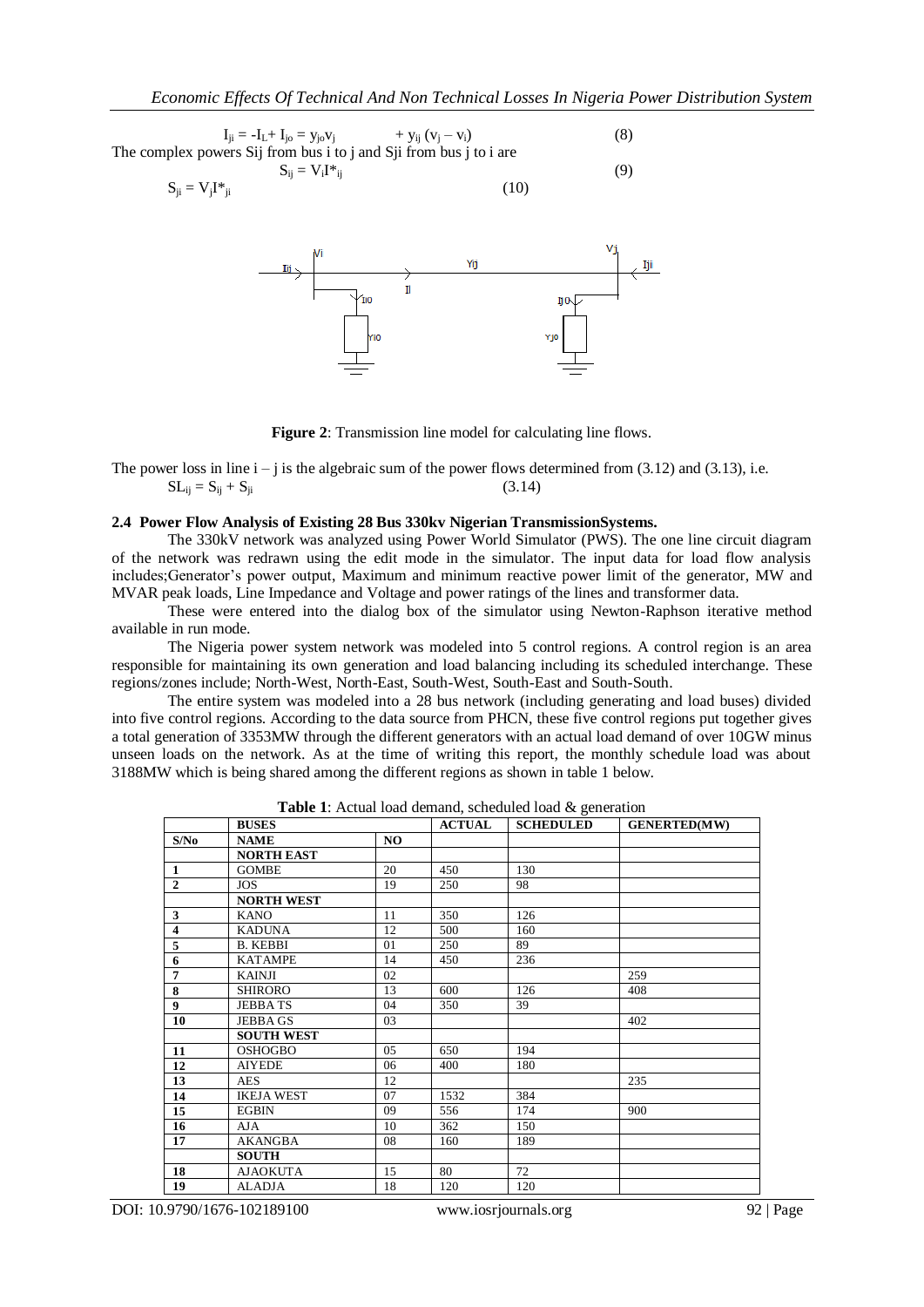| 20 | <b>DELTA</b>      | 26 | 160   | 105  | 281  |
|----|-------------------|----|-------|------|------|
| 21 | <b>SAPELE</b>     | 17 | 140   |      |      |
| 22 | <b>BENIN</b>      | 16 | 900   | 136  |      |
|    | <b>SOUTH EAST</b> |    |       |      |      |
| 23 | <b>CALABAR</b>    | 21 |       |      | Nil  |
| 24 | <b>AFAM</b>       | 23 | 120   | 120  | 60   |
| 25 | <b>OKPAI</b>      | 27 | 220   |      | 223  |
| 26 | <b>NEW HAVEN</b>  | 24 | 200   | 110  |      |
| 27 | ALAOJI            | 22 | 800   | 148  |      |
| 28 | <b>ONITSHA</b>    | 25 | 480   | 102  |      |
|    |                   |    |       |      |      |
|    | <b>TOTAL</b>      |    | 10080 | 3188 | 3353 |

The schematic of the existing 330KV Nigeria transmission network with 52 bus and 17 generating stations is shown in figure 3 below, with each area shown.

| S/N | <b>STATION</b> | <b>STATE</b>       | <b>TURBINE</b> | <b>INSTALLED</b><br><b>CAPACITY</b> | <b>AVAILABLE</b><br><b>CAPACITY</b> |
|-----|----------------|--------------------|----------------|-------------------------------------|-------------------------------------|
|     | Kainji         | Niger              | Hydro          | 760                                 | 259                                 |
| 2   | Jebba GS       | Niger              | Hydro          | 504                                 | 402                                 |
|     | Shiroro        | Niger              | Hydro          | 600                                 | 408                                 |
| 4   | Egbin          | Lagos              | Steam          | 1320                                | 900                                 |
|     | Sapele         | Delta              | Gas            | 1020                                | 170                                 |
| 6   | Okpai          | Delta              | Gas            | 900                                 | 223                                 |
|     | AfamGS         | Rivers             | Gas            | 726                                 | 60                                  |
| 9   | Delta          | Delta              | Gas            | 912                                 | 281                                 |
| 10  | Calabar        | <b>Cross River</b> | Gas            | 563                                 | Nil                                 |

**Table 2:** Generators Installed and Available capacities.



**Figure 3:** Existing 330KV Nigeria Transmission Network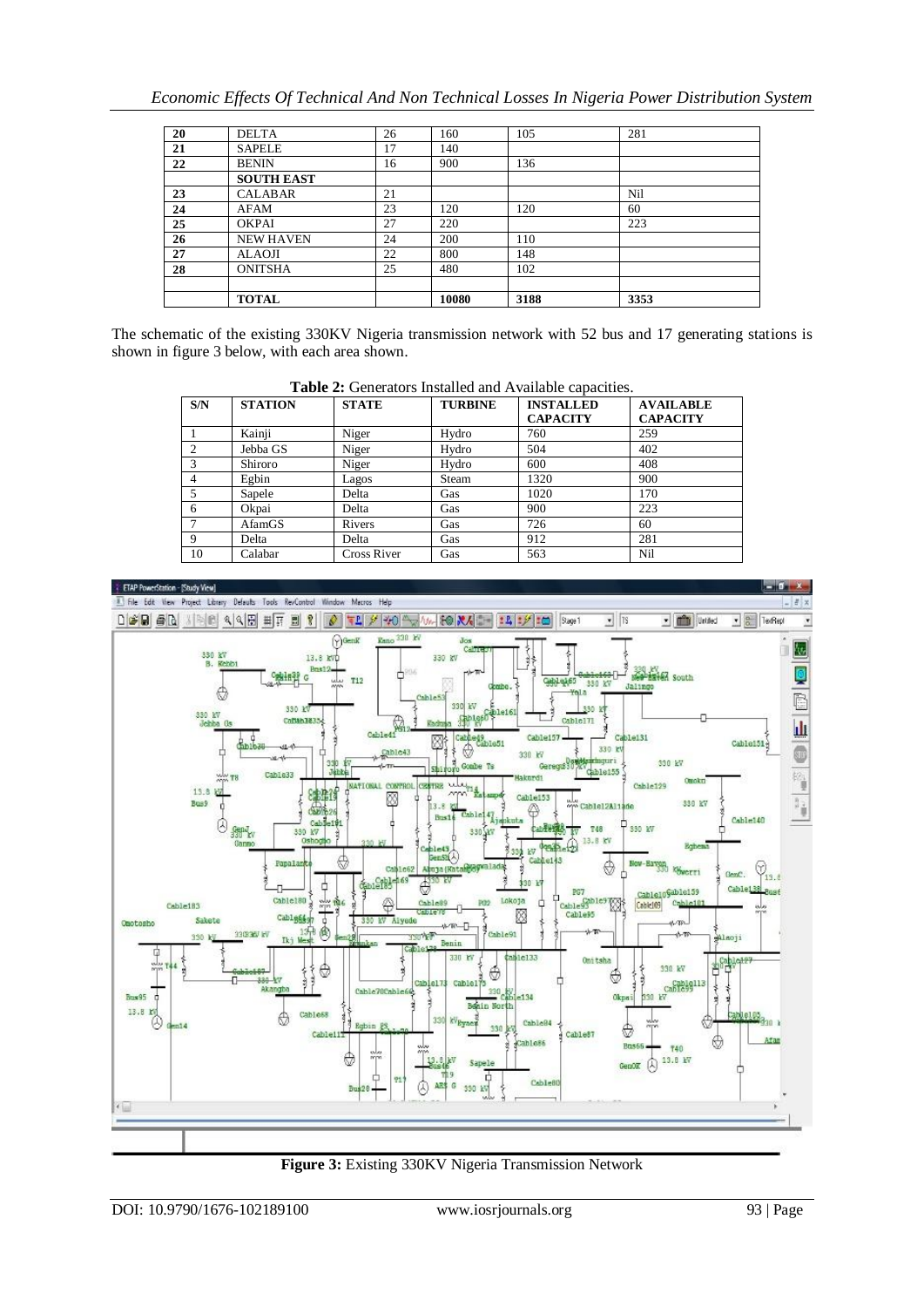The existing 330KV 28 bus Nigeria transmission network was simulated using the Power World Simulator to



 **Figure 4:** Existing 330KV transmission network with scheduled load in the PWS Edit mode

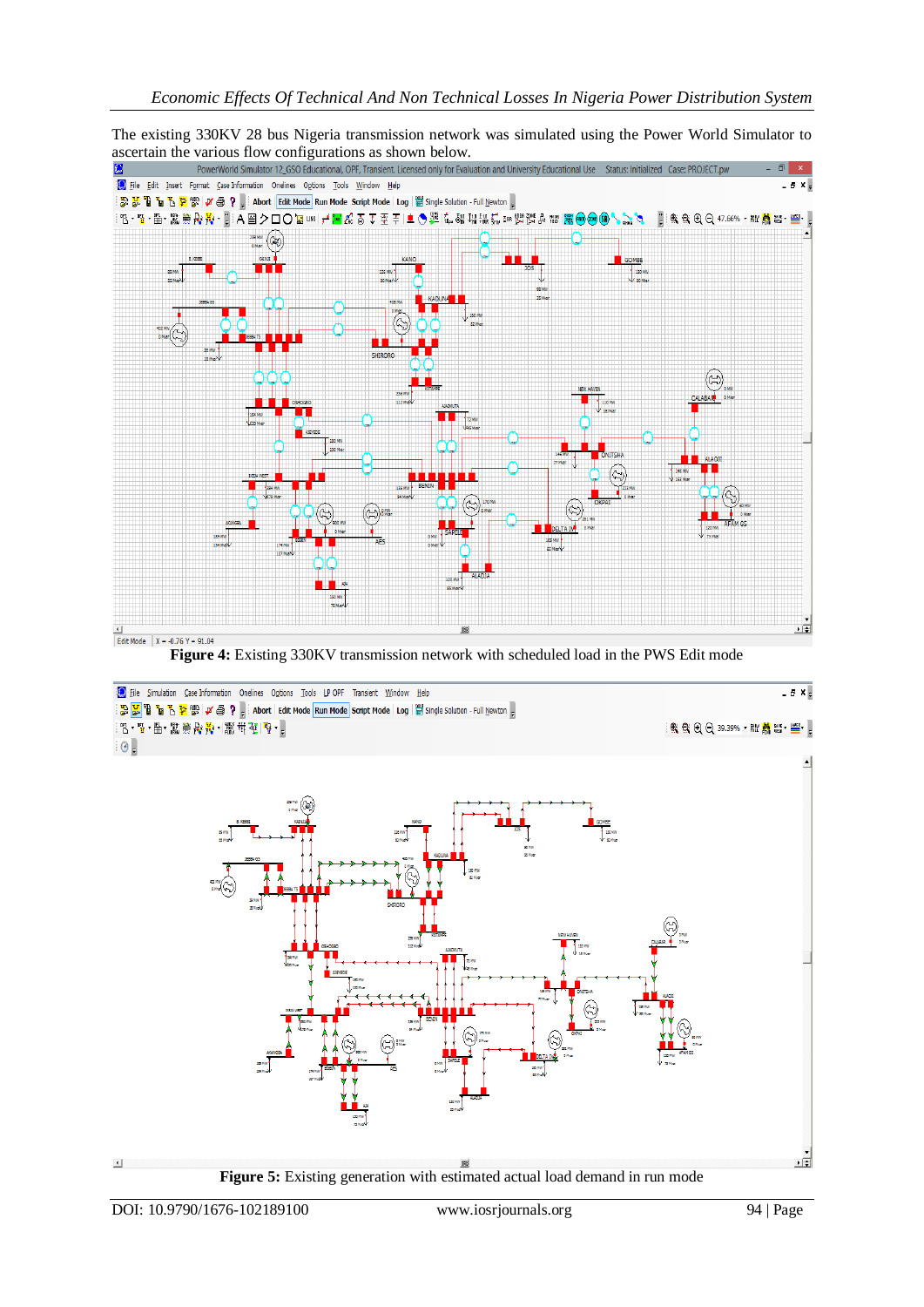## **2.5 Load Factor**

Loads of power systems are divided into industrial, commercial and residential. Very large industrial loads may be served directly from the transmission system. Large industrial loads are served directly from the sub transmission network. Industrial load are composite loads, and induction motors form a high proportion of these load. Commercial and residential loads consist largely of lighting, heating and cooling. The magnitude of loads varies throughout the day and the power must be available to consumers on demand.

The daily load curve of a utility is a composite of demands made by various classes of users. The greatest value of load during a 24hr period is called the peak or maximum load demand. In order to access the usefulness of the generating plant the load factor is defined.

The load factor is the ratio of average load over a designated period of time to the peak load occurring in that period. Load factor may be given for a day, month or year. The annual load factor is the most useful since a year represents a full cycle of time.

Daily load factor (DLF)  $=\frac{\text{averagedoadx} - 24\text{ hr}}{\text{aroted by } 24\text{ hr}} = \frac{\text{energyconsumedx} - 24\text{ hr}}{\text{arrelatedx} - 24\text{ hr}}$ peakloadx 24hr peakloadx (11) Annual load factor  $(ALF) = \frac{\text{totalannual energy}}{\text{peakloadx} + 8760 \text{ hr}}$ (12)

## $ALF = DLF \times R_{DM} \times R_{MA}$

Where:  $ALF =$  Annual Load Factor,  $DLF =$  Daily Load Factor,  $R_{DM} =$  Ratio of average daily peak load to monthly peak load,  $R_{MA}$  = Ratio of average monthly peak to annual peak load Load loss Factor (LLF) =  $C(LF) + (I-C)LF^2$ (13)

Where:  $C = 0.3$  for transmission lines

Annual MWH  $loss = LLF$  x Peak loss in MW x 8760hr Therefore, Total energy loss = Annual MWH loss.

## **Evaluation, Analysis And Results**

The power flow analysis carried out on the existing condition of the Nigerian 330kv transmission line shows that this transmission network is unsatisfactory.



 **Figure 6**: Blackout occurring when simulation is solved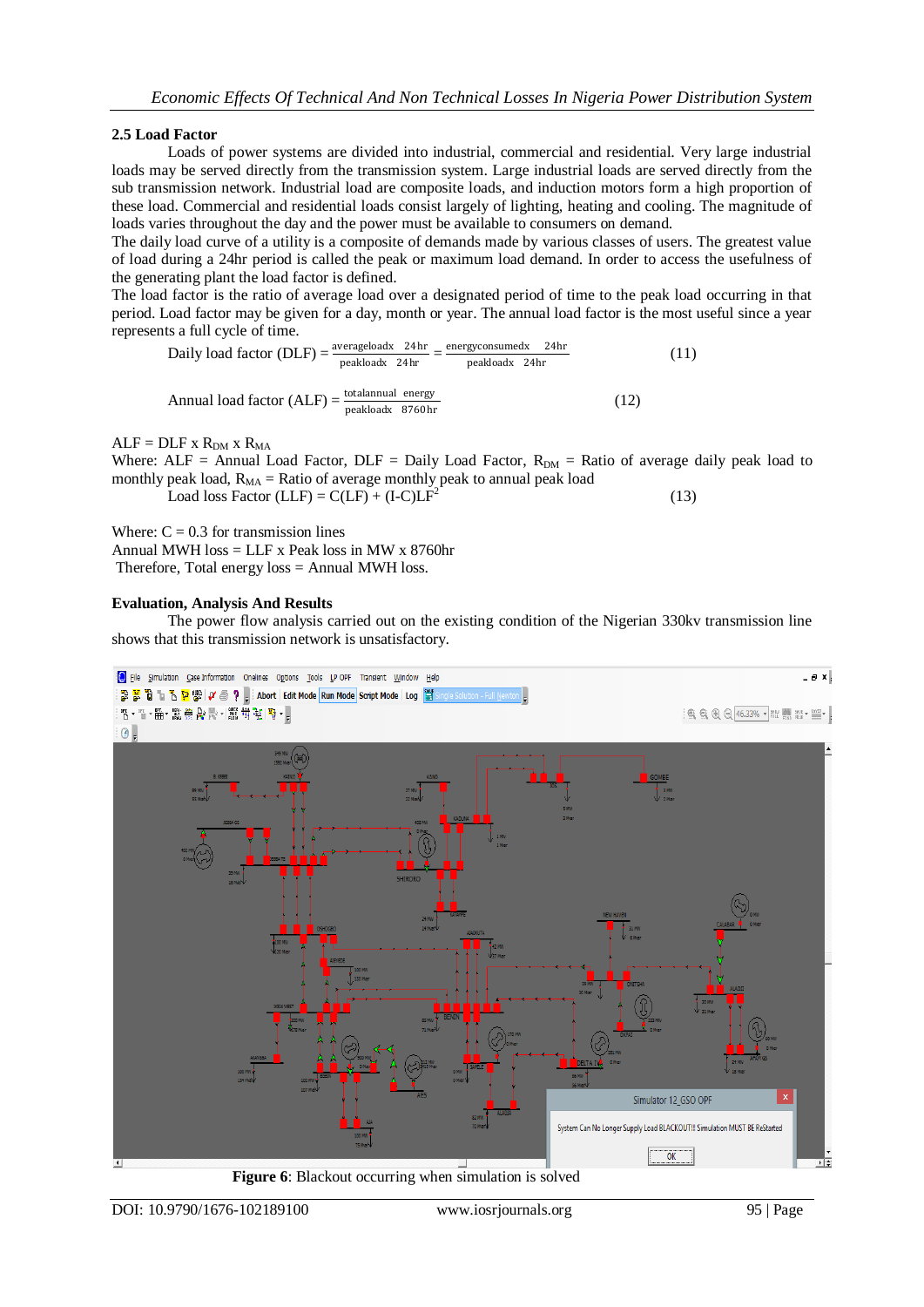With the present generation capacity of about 3353MW which is far less than one thirds of the actual load demand, when simulated a BLACKOUT occurred. It was observed that part of the reasons for that was as a result of:

- Limit voltage violations in majority of the lines
- Any fault in two of the triple circuit line linking Oshogbo and Jebba buses (the major Tie line between the south and north) can result into failure or separation of the grid network.
- A fault in the transmission line connecting Benin and Onitsha buses (Tie-Line connecting South-South and South-East)
- A fault in any of the three major buses in the grid network (Benin, Ikeja west, and Oshogbo).

|               |              |              | 圓監州協#8 A 蠱 Records,Set,Columns, 图 · 鬱 · 鬱 · 黨 · 鬻 · 1 ﷺ → 1 Options,                                                               |         |           |             |         |           |        |          |                                |                          |                     |          |          |
|---------------|--------------|--------------|------------------------------------------------------------------------------------------------------------------------------------|---------|-----------|-------------|---------|-----------|--------|----------|--------------------------------|--------------------------|---------------------|----------|----------|
|               |              |              | Eus Records X Custom Case Information   X Outages   X Branches   X Areas   X Generators   X Loads   X YBus   X Power Flow Jacobian |         |           |             |         |           |        |          |                                |                          |                     |          |          |
|               | Name         | Area Name    | Nom kV                                                                                                                             | PU Volt | Volt (kV) | Angle (Deg) | Load MW | Load Mvar | Gen MW | Gen Mvar | Switched<br><b>Shunts Mvar</b> | Act G Shunt<br><b>MW</b> | Act B Shunt<br>Mvar | Area Num | Zone Num |
|               | 1B. KEBBI    | 1            | 330.00                                                                                                                             | 0.98500 | 325.050   | 7.32        | 89.00   | 55.00     |        |          | 0.00                           | 0.00                     | 0.00                |          |          |
|               | 2 KAINJI     | h            | 330.00                                                                                                                             | 1.00000 | 330,000   | 0.00        |         |           | 548.85 | 1591.99  | 0.00                           | 0.00                     | 0.00                |          |          |
|               | 3 JEBBA GS   | 1            | 330.00                                                                                                                             | 1.02300 | 337.590   | $-15.43$    |         |           | 402.00 | 0.00     | 0.00                           | 0.00                     | 0.00                |          |          |
|               | 4 JEBBA TS   | 1            | 330.00                                                                                                                             | 1.04500 | 344.850   | $-7.97$     | 39.00   | 18.00     |        |          | 0.00                           | 0.00                     | 0.00                |          |          |
|               | 5 OSHOGBO    |              | 330.00                                                                                                                             | 1.04400 | 344.520   | $-12.66$    | 100.00  | 120.00    |        |          | 0.00                           | 0.00                     | 0.00                |          |          |
|               | 6 AIYEDE     | 1            | 330.00                                                                                                                             | 1.03800 | 342.540   | $-14.47$    | 100.00  | 130.00    |        |          | 0.00                           | 0.00                     | 0.00                |          |          |
|               | 7 IKEJA WEST | 1            | 330.00                                                                                                                             | 1.00200 | 330.660   | $-27.61$    | 200.00  | 178.00    |        |          | 0.00                           | 0.00                     | 0.00                |          |          |
|               | 8 AKANGBA    |              | 330.00                                                                                                                             | 1.02100 | 336,930   | 12.45       | 100.00  | 154.00    |        |          | 0.00                           | 0.00                     | 0.00                |          |          |
|               | 9 EGBIN      | ı            | 330.00                                                                                                                             | 1.02739 | 339.038   | 18.99       | 100.00  | 107.00    | 900.00 | 0.00     | 0.00                           | 0.00                     | 0.00                |          |          |
| $10$ $A$ $JA$ |              | 1            | 330.00                                                                                                                             | 1.01210 | 333,992   | 18.57       | 100.00  | 75.00     |        |          | 0.00                           | 0.00                     | 0.00                |          |          |
| 11 KANO       |              | 1            | 330.00                                                                                                                             | 0.99400 | 328.020   | $-9.05$     | 100.00  | 80.00     |        |          | 0.00                           | 0.00                     | 0.00                |          |          |
|               | 12 KADUNA    | 1            | 330.00                                                                                                                             | 0.99220 | 327.426   | $-8.61$     | 100.00  | 82.00     |        |          | 0.00                           | 0.00                     | 0.00                |          |          |
|               | 13 SHIRORO   | 1            | 330.00                                                                                                                             | 1.04100 | 343.530   | $-26.02$    |         |           | 408.00 | 0.00     | 0.00                           | 0.00                     | 0.00                |          |          |
|               | 14 ABUJA     | h            | 330.00                                                                                                                             | 0.99800 | 329.340   | $-24.32$    | 200.00  | 112.00    |        |          | 0.00                           | 0.00                     | 0.00                |          |          |
|               | 15 AJAOKUTA  | 1            | 330.00                                                                                                                             | 0.98600 | 325.380   | $-8.95$     | 50.00   | 45.00     |        |          | 0.00                           | 0.00                     | 0.00                |          |          |
| 16 BENIN      |              | 1            | 330.00                                                                                                                             | 1.03200 | 340.560   | $-8.45$     | 100.00  | 84.00     |        |          | 0.00                           | 0.00                     | 0.00                |          |          |
|               | 17 SAPELE    | 1            | 330.00                                                                                                                             | 1.02900 | 339.570   | $-11.31$    | 0.00    | 0.00      | 170.00 | 0.00     | 0.00                           | 0.00                     | 0.00                |          |          |
|               | 18 ALADJA    | 1            | 330.00                                                                                                                             | 1.00100 | 330.330   | $-11.69$    | 100.00  | 85.00     |        |          | 0.00                           | 0.00                     | 0.00                |          |          |
| 19 JOS        |              |              | 330.00                                                                                                                             | 0.93700 | 309.210   | $-11.44$    | 50.00   | 35.00     |        |          | 0.00                           | 0.00                     | 0.00                |          |          |
|               | 20 GOMBE     | ı            | 330.00                                                                                                                             | 0.94100 | 310.530   | $-25.65$    | 100.00  | 80.00     |        |          | 0.00                           | 0.00                     | 0.00                |          |          |
|               | 21 CALABAR   | 1            | 330.00                                                                                                                             | 1.03500 | 341.550   | 0.00        |         |           | 0.00   | 0.00     | 0.00                           | 0.00                     | 0.00                |          |          |
|               | 22 ALAOJI    | 1            | 330.00                                                                                                                             | 1.03400 | 341.220   | $-6.53$     | 100.00  | 153.00    |        |          | 0.00                           | 0.00                     | 0.00                |          |          |
|               | 23 AFAM GS   | h            | 330.00                                                                                                                             | 1.03800 | 342.540   | $-34.59$    | 100.00  | 75.00     | 60.00  | 0.00     | 0.00                           | 0.00                     | 0.00                |          |          |
|               | 24 NEW HAVEN | ı            | 330.00                                                                                                                             | 1.05200 | 347.160   | $-23.58$    | 100.00  | 18.00     |        |          | 0.00                           | 0.00                     | 0.00                |          |          |
|               | 25 ONITSHA   | 1            | 330.00                                                                                                                             | 1.02100 | 336.930   | $-9.72$     | 100.00  | 77.00     |        |          | 0.00                           | 0.00                     | 0.00                |          |          |
|               | 26 DELTA IV  | ı            | 330.00                                                                                                                             | 1.04500 | 344.850   | $-10.69$    | 100.00  | 65.00     | 281.00 | 0.00     | 0.00                           | 0.00                     | 0.00                |          |          |
|               | 27 OKPAI     | 1            | 330.00                                                                                                                             | 1.03400 | 341.220   | $-12.45$    |         |           | 223.00 | 0.00     | 0.00                           | 0.00                     | 0.00                |          |          |
| 28 AES        |              | $\mathbf{1}$ | 330.00                                                                                                                             | 1.02300 | 337.590   | $-12.21$    |         |           | 211.80 | 3414.78  | 0.00                           |                          | 0.00                |          |          |
|               |              |              |                                                                                                                                    |         |           |             |         |           |        |          |                                |                          |                     | 0.00     |          |

**Table 3**: Power flow simulations by Newton-Raphson method

After a thorough study of the topology of the grid, it was observed that there is only one viable loop in the entire system, which ran from Benin-IkejaWest-Aiyede-Oshogbo-Benin. The consequences of this is that in case of a fault condition in any line or bus, there would be severe consequences on the grid system as a whole resulting in major loss of power.

Secondly, the distances between the generating stations and the load centers where very long, leading to a high power loss along the transmission lines. The real power loss in the network under the existing scheduled load condition amounted to about 154.4MW; this is a fraction of about 7% of the actual real power generated in the system.

|                    | <b>BUS INFORMATION</b> |                 |                |                 |          |                |         |           |               |  |  |  |  |
|--------------------|------------------------|-----------------|----------------|-----------------|----------|----------------|---------|-----------|---------------|--|--|--|--|
|                    | <b>FROM</b>            |                 | <b>TO</b>      |                 |          |                |         |           |               |  |  |  |  |
| Line               | <b>Bus</b>             | <b>Bus Name</b> | <b>Bus</b>     | <b>Bus Name</b> | Line(Km) | <b>Circuit</b> | Power   | Power     | <b>Losses</b> |  |  |  |  |
| <b>Arrangement</b> | N <sub>0</sub>         |                 | N <sub>0</sub> |                 |          | type           | Sending | Receiving | (MW)          |  |  |  |  |
|                    |                        |                 |                |                 |          |                | End(MW) | End(MW)   |               |  |  |  |  |
| А                  |                        | <b>OSHOBGO</b>  | 16             | <b>BENIN</b>    | 251      | S              | 53.7    | 50.8      | 2.9           |  |  |  |  |
| R                  |                        | <b>OSHOGBO</b>  |                | <b>IKJ-WEST</b> | 252      | S              | 20.8    | 20.6      | 0.2           |  |  |  |  |
|                    |                        | <b>OSHOGBO</b>  | 25             | <b>AIYEDE</b>   | 115      | S              | 79.1    | 78.1      | 1.0           |  |  |  |  |
| D1                 |                        | <b>JEBBATS</b>  | 5              | <b>OSHOGBO</b>  | 157      | т              | 102.5   | 100.9     | 1.6           |  |  |  |  |
| D <sub>2</sub>     | 4                      | <b>JEBBATS</b>  | 5              | <b>OSHOGBO</b>  | 157      | т              | 102.5   | 100.9     | 1.6           |  |  |  |  |
| D <sub>3</sub>     |                        | <b>JEBBATS</b>  | 5              | <b>OSHOGBO</b>  | 157      | т              | 102.5   | 100.9     | 1.6           |  |  |  |  |

**Table 4**: Transmission Line and loss Information

DOI: 10.9790/1676-102189100 www.iosrjournals.org 96 | Page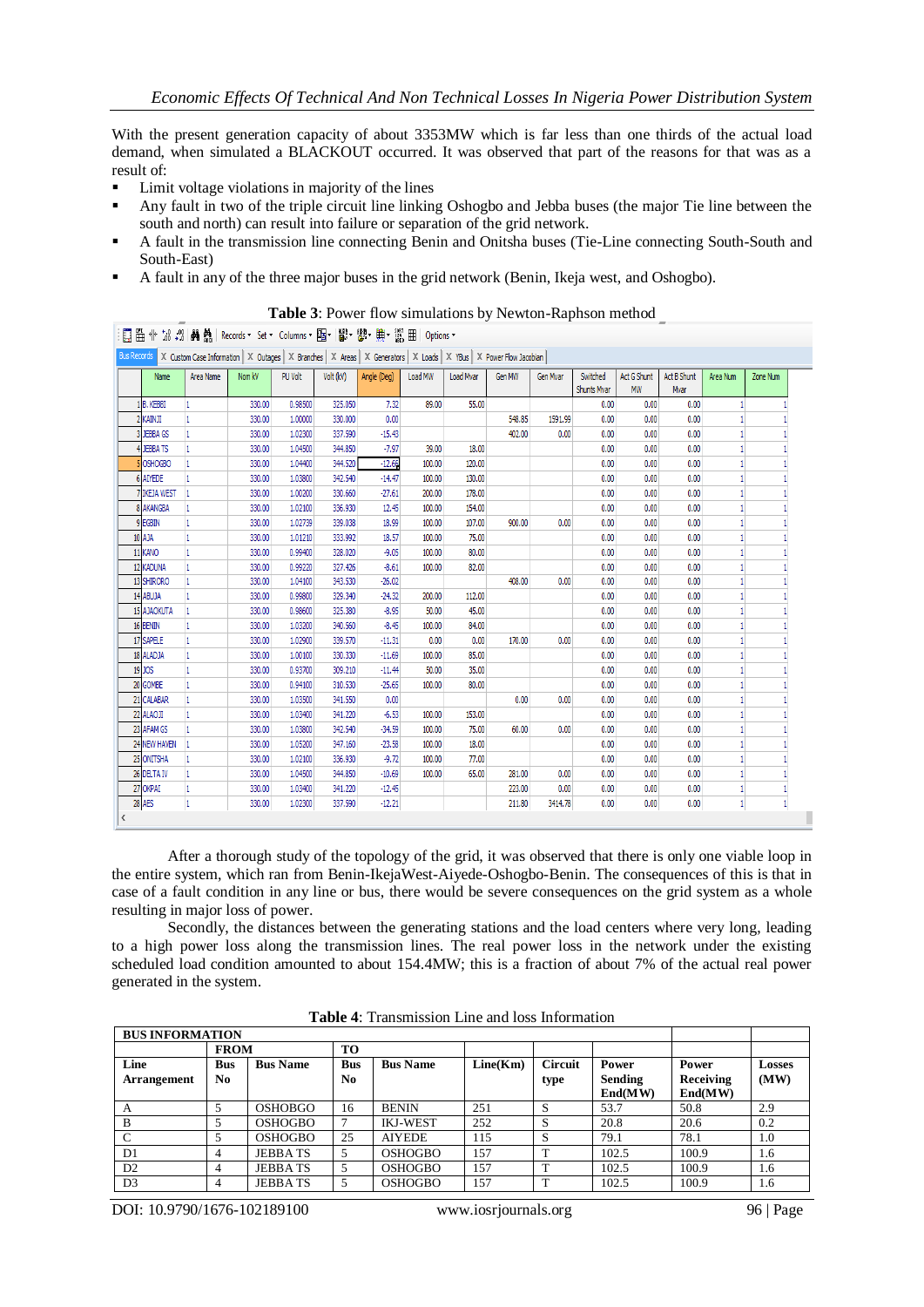| E1                          | 16             | <b>BENIN</b>    | $7\phantom{.0}$ | <b>IKJ-WEST</b> | 280 | D | 31.7  | 29.8  | 1.9  |
|-----------------------------|----------------|-----------------|-----------------|-----------------|-----|---|-------|-------|------|
| E2                          | 16             | <b>BENIN</b>    | $\tau$          | <b>IKJ-WEST</b> | 137 | D | 31.7  | 29.8  | 1.9  |
| $\mathbf F$                 | 25             | <b>ONITSHA</b>  | 16              | <b>BENIN</b>    | 107 | S | 172.4 | 155.3 | 17.1 |
| $\overline{G}$              | 26             | <b>DELTAPS</b>  | 16              | <b>BENIN</b>    | 107 | S | 107.2 | 105.9 | 1.3  |
| H1                          | 17             | <b>SAPELE</b>   | 16              | <b>BENIN</b>    | 50  | D | 32.3  | 32.1  | 0.2  |
| H2                          | 17             | <b>SAPELE</b>   | 16              | <b>BENIN</b>    | 50  | D | 32.3  | 32.1  | 0.2  |
| I <sub>1</sub>              | 16             | <b>BENIN</b>    | 15              | <b>AJAOKUTA</b> | 195 | D | 36.2  | 36.0  | 0.2  |
| I2                          | 16             | <b>BENIN</b>    | 15              | <b>AJAOKUTA</b> | 195 | D | 36.2  | 36.0  | 0.2  |
| J                           | $\overline{7}$ | <b>IKJ-WEST</b> | 6               | <b>AIYEDE</b>   | 137 | S | 104.2 | 101.9 | 2.3  |
| K                           | $\overline{7}$ | <b>IKJ-WEST</b> | 8               | <b>AKANGBA</b>  | 17  | S | 189.9 | 189.0 | 0.9  |
| L1                          | 9              | <b>EGBIN PS</b> | $\overline{7}$  | <b>IKJ-WEST</b> | 62  | D | 325.8 | 319.7 | 6.1  |
| L2                          | 9              | <b>EGBIN PS</b> | $\overline{7}$  | <b>IKJ-WEST</b> | 62  | D | 325.8 | 319.7 | 6.1  |
| M                           | 5              | <b>JOS</b>      | 20              | <b>GOMBE</b>    | 264 | S | 155.4 | 130.0 | 25.4 |
| $\mathbf N$                 | 28             | <b>KADUNA</b>   | 19              | <b>JOS</b>      | 196 | S | 282.7 | 253.4 | 29.3 |
| $\Omega$                    | 27             | <b>OKPAI</b>    | 25              | <b>ONITSHA</b>  | 28  | S | 371.7 | 369.4 | 2.3  |
| P                           | 25             | <b>ONITSHA</b>  | 24              | <b>N.HAVEN</b>  | 96  | S | 110.4 | 110.0 | 0.4  |
| $\mathbf{O}$                | 25             | <b>ONITSHA</b>  | 22              | <b>ALAOJI</b>   | 138 | S | 15.4  | 15.4  | 0.0  |
| R1                          | 13             | <b>SHIRORO</b>  | 14              | <b>ABUJA</b>    | 144 | D | 118.3 | 118.0 | 0.3  |
| R2                          | 13             | <b>SHIRORO</b>  | 14              | <b>ABUJA</b>    | 144 | D | 118.3 | 118.0 | 0.3  |
| S                           | 28             | <b>AES</b>      | 9               | <b>EGBIN PS</b> |     | S | 235.0 | 220.0 | 15.0 |
| T1                          | 9              | <b>EGBIN PS</b> | 10              | <b>AJA</b>      | 16  | D | 75.0  | 75.0  | 0.0  |
| T <sub>2</sub>              | $\mathbf Q$    | <b>EGBIN PS</b> | 10              | <b>AJA</b>      | 16  | D | 75.0  | 75.0  | 0.0  |
| U                           | 26             | <b>DELTAPS</b>  | 18              | <b>ALADJA</b>   | 32  | S | 185.8 | 185.0 | 0.8  |
| V                           | 21             | <b>CALABAR</b>  | 22              | <b>ALAOJI</b>   |     | S | 0.0   | 0.0   | 0.0  |
| W                           | 18             | <b>ALADJA</b>   | 17              | <b>SAPELE</b>   | 63  | S | 65.0  | 64.6  | 0.4  |
| X                           | 12             | <b>KADUNA</b>   | 11              | <b>KANO</b>     | 230 | S | 127.0 | 126.0 | 1.0  |
| Y1                          | 23             | <b>AFAM GS</b>  | 22              | <b>ALAOJI</b>   | 25  | D | 82.5  | 81.7  | 0.8  |
| Y2                          | 23             | <b>AFAM GS</b>  | 22              | <b>ALAOJI</b>   | 25  | D | 82.5  | 81.7  | 0.8  |
| Z1                          | 3              | <b>JEBBAGS</b>  | $\overline{4}$  | <b>JEBBATS</b>  | 8   | D | 169.5 | 168.6 | 0.9  |
| Z <sub>2</sub>              | 3              | <b>JEBBAGS</b>  | $\overline{4}$  | <b>JEBBATS</b>  | 8   | D | 169.5 | 168.6 | 0.9  |
| AA1                         | $\overline{2}$ | <b>KAINJI</b>   | $\overline{4}$  | <b>JEBBATS</b>  | 81  | D | 219.3 | 218.2 | 1.1  |
| AA <sub>2</sub>             | $\overline{2}$ | <b>KAINJI</b>   | $\overline{4}$  | <b>JEBBATS</b>  | 81  | D | 219.3 | 218.2 | 1.1  |
| BB1                         | $\overline{4}$ | <b>JEBBATS</b>  | 13              | <b>SHIRORO</b>  | 244 | D | 272.8 | 265.6 | 7.2  |
| B <sub>B2</sub>             | $\overline{4}$ | <b>JEBBATS</b>  | 13              | <b>SHIRORO</b>  | 244 | D | 272.8 | 265.6 | 7.2  |
| CC                          | $\overline{2}$ | <b>KAINJI</b>   | 1               | <b>B. KEBBI</b> | 310 | S | 89.9  | 89.0  | 0.9  |
| D <sub>D</sub> 1            | 13             | <b>SHIRORO</b>  | 12              | <b>KADUNA</b>   | 96  | D | 290.7 | 285.2 | 5.5  |
| D <sub>D</sub> <sub>2</sub> | 13             | <b>SHIRORO</b>  | 12              | <b>KADUNA</b>   | 96  | D | 290.7 | 285.2 | 5.5  |

*Economic Effects Of Technical And Non Technical Losses In Nigeria Power Distribution System*





|                    | <b>Table 5:</b> Regional losses |          |  |  |  |  |  |  |  |  |
|--------------------|---------------------------------|----------|--|--|--|--|--|--|--|--|
| <b>REGION</b>      | <b>TOTAL LOSS(MW)</b>           | $%$ LOSS |  |  |  |  |  |  |  |  |
| SOUTH WEST         | 42.8                            | 39.41068 |  |  |  |  |  |  |  |  |
| <b>SOUTH SOUTH</b> | 3.3                             | 3.038674 |  |  |  |  |  |  |  |  |
| SOUTH EAST         | 4.3                             | 3.959484 |  |  |  |  |  |  |  |  |
| <b>NORTH WEST</b>  | 32.6                            | 30.01842 |  |  |  |  |  |  |  |  |
| <b>NORTH EAST</b>  | 25.6                            | 23.57274 |  |  |  |  |  |  |  |  |
|                    | 108.6                           |          |  |  |  |  |  |  |  |  |

| Table 5: Regional losses |  |
|--------------------------|--|
|--------------------------|--|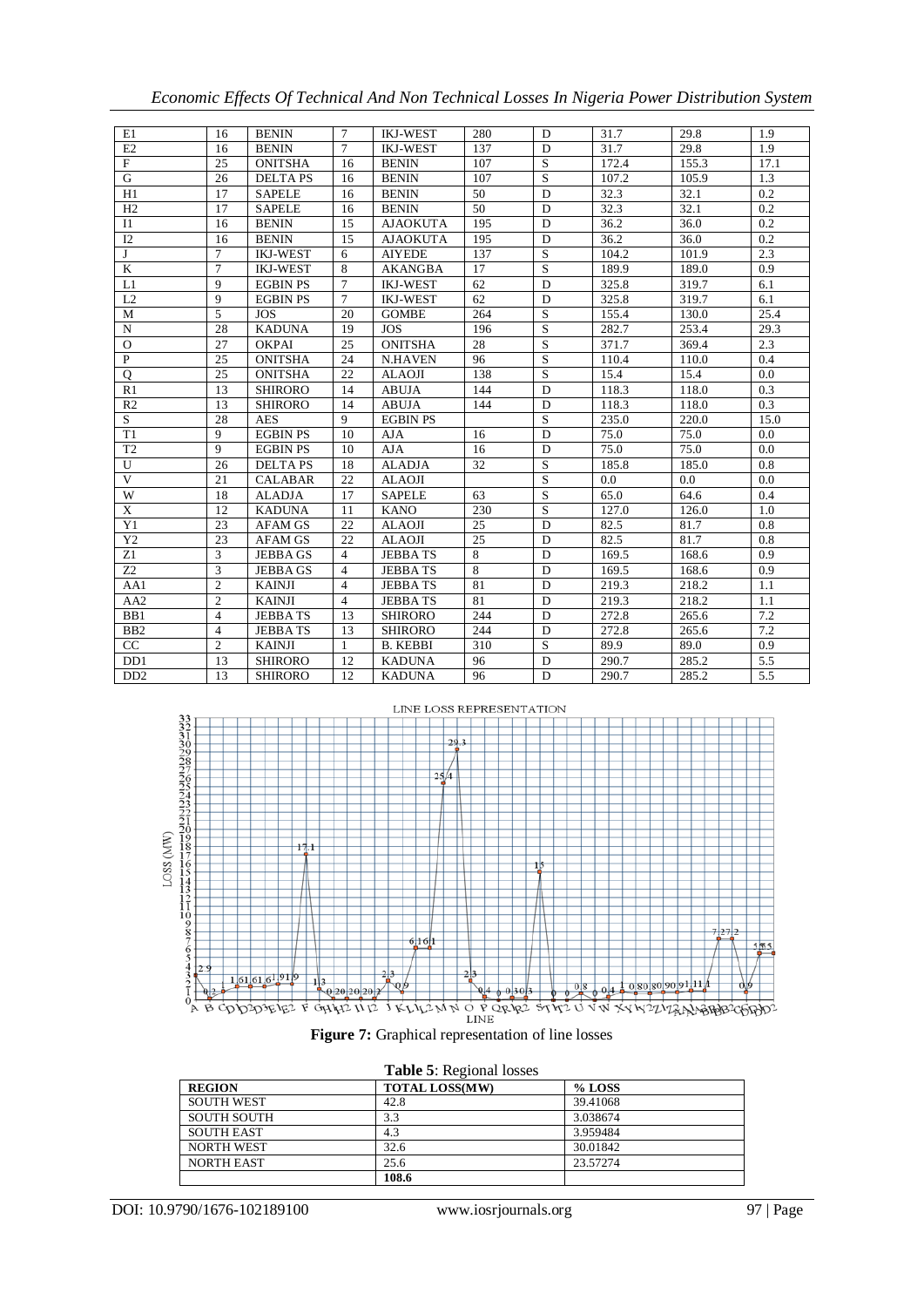

CHART SHOWING THE VARIOUS ZONAL LOSSES

**Figure 8**: Chart showing the zonal losses

**Table 6**: Tie Line losses in transmission network

| <b>TIE LINE</b> | <b>LOSSES</b> |
|-----------------|---------------|
| SW/SS           | 6.7           |
| SW/NW           | 4.8           |
| SS/SE           | 17.1          |
| NW/NE           | 29            |
| <b>TOTAL</b>    | 57.6          |



NW/NE SW/SS SW/NW SS/SE **Figure 9**: Pie chart representation of losses in the tie-lines.

From the figure 9, it was observed that the Tie-line from Kaduna to Jos (NW/NE Zone) presented the highest amount of loss of 29.3MW which is about 50.35% of the total loss in the network. This large amount of loss can be linked to the long length of the transmission line which was 196km, the fairness of these buses from a generating station, the single circuit line used for transmission and the limit voltage violation at these buses.

The Tie line from Oshogbo to Jebba (SW/NW) has the lowest amount of power loss of 4.8MW; this is about 8.3% of the total losses in the network. This low loss is attributed to the closeness of these buses from the generating stations in the grid, the triple circuit transmission line running from Jebba to Oshogbo.

Looking at the losses in the grid from the zoning perspective, it would be observed in Figure 7 that the South-South zone has the lowest amount of loss of 3.3MW which is about 3.04% of the total loss in the network, this was not strange because there are over 3 generators in this region and secondly the transmission lines linking buses in this zone are of the medium type. While the South-West zone has the highest amount of loss of 42.8MW which is about 39.41% of the total loss in the network.

From Table 3, it was observed that the transmission line linking Jos to Gombe has the highest loss in a single region of 25.4MW which is about 16.45% of the total loss in the network.

meta-chart.com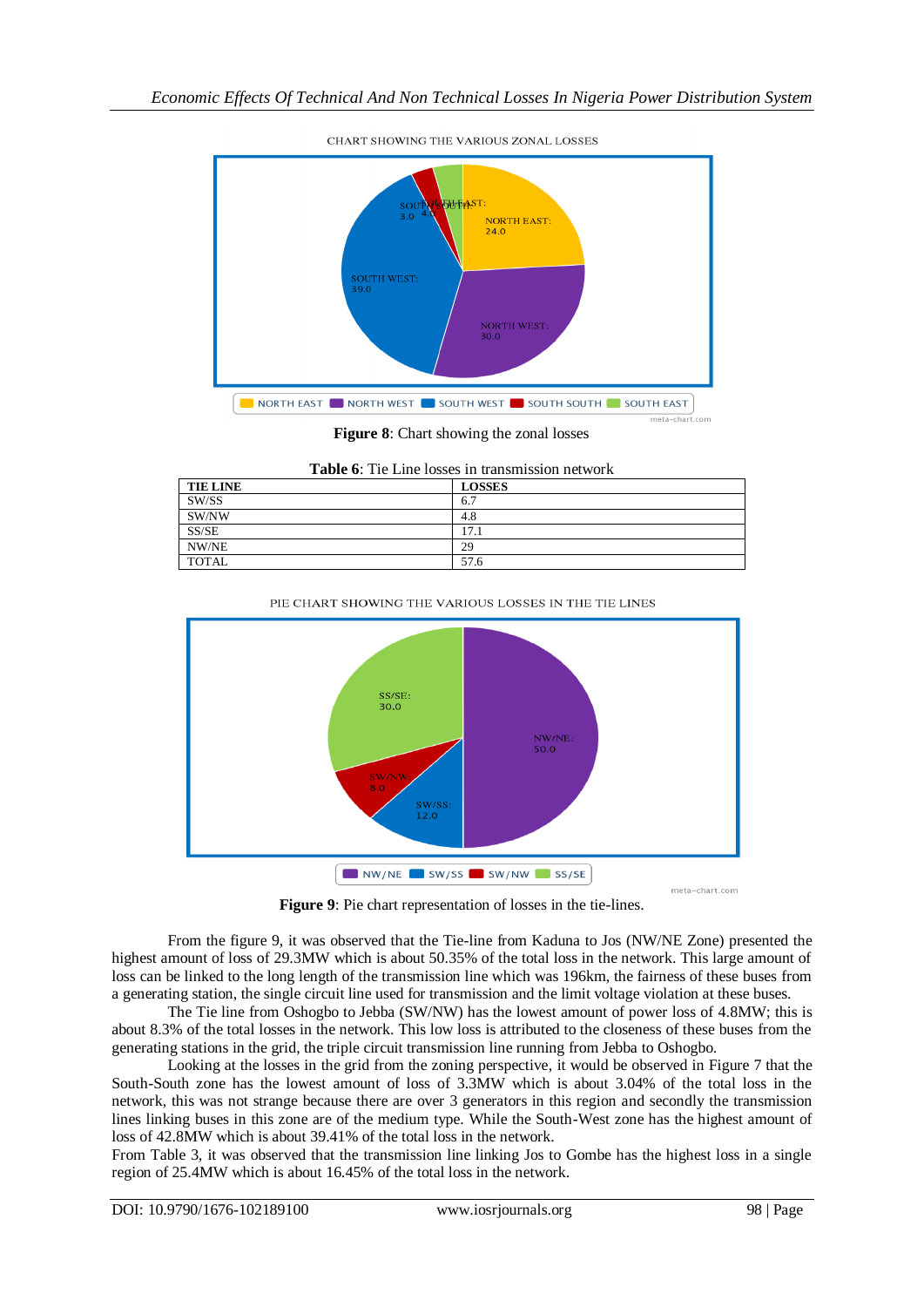| <b>Table 7:</b> Hourly load demand for Ajaokuta bus |              |     |                    |                      |                            |             |    |    |    |             |                      |                |
|-----------------------------------------------------|--------------|-----|--------------------|----------------------|----------------------------|-------------|----|----|----|-------------|----------------------|----------------|
| Time(hour)                                          |              |     |                    |                      |                            |             |    |    |    | 10          |                      | $\overline{1}$ |
| <b>Load(MW)</b>                                     | 30           | ر ے | $\sim$<br><u>.</u> | $\sim$<br><u>، ب</u> | $\mathcal{L}$<br><u>.</u>  | 32<br>ے ر   | 38 |    | 32 | 25          | $\mathcal{L}$<br>ں ک | 25             |
| Time(hour)                                          | $\sim$<br>13 | 14  | 10                 | 16                   |                            | 18          | 19 | 20 | 21 | $\cap$<br>∸ | 23                   | 24             |
| Load(MW)                                            | 27           | 41  | 41                 | 52                   | $\Delta$ $\epsilon$<br>ل ک | $\sim$<br>ت | 38 | 4. | 43 | 38          | $\sim$<br>32         | 25             |

| <b>Table 8:</b> Daily load demand for Ajaokuta bus |    |    |    |     |    |    |    |    |    |                |    |  |
|----------------------------------------------------|----|----|----|-----|----|----|----|----|----|----------------|----|--|
| Time(days)                                         |    |    |    |     |    |    |    |    |    | 10             | 11 |  |
| Load(MW)                                           | 59 | 63 | 62 | 64  | 58 | 58 | 50 | 56 |    | 47             | 49 |  |
| Time(days)                                         | 12 | 13 | 14 | 15  | 16 |    | 18 | 19 | 20 | 2 <sub>1</sub> | 22 |  |
| Load(MW)                                           | 48 | 45 | 55 | .57 | 70 | 72 | 70 | 55 | 55 | 65             | 50 |  |
| Time(days)                                         | 23 | 24 | 25 | 26  | 27 | 28 | 29 | 30 | 31 |                |    |  |
| Load(MW)                                           | 64 | 55 | 60 | 61  | 50 | 58 | 54 | 70 | 72 |                |    |  |

| $\sim$<br>$\overline{\phantom{0}}$<br>$\overline{\phantom{a}}$<br>$\sim$<br>- -<br>$\sim$<br>- - | mme.<br>Time'<br>a mont |    |    |     |    |   |  | . . |    |  |
|--------------------------------------------------------------------------------------------------|-------------------------|----|----|-----|----|---|--|-----|----|--|
|                                                                                                  |                         | V. | oð | . . | ν4 | ◡ |  |     | 68 |  |

From table 6, the daily load factor is calculated as:

Daily average load  $=\frac{totalload}{24 \; hour}$ 

$$
100u = \frac{700}{24} = 32.5 \text{ MW}
$$

Daily load factor  $=\frac{daily average load}{peak load}$ 

$$
= \frac{32.5}{47} = 0.6915
$$

47 From Table 7, the monthly load factor is calculated as: Monthly average load  $=$   $\frac{totalload}{31 hour}$ 

$$
= \frac{1809}{31} = 58.35 \text{MW}
$$

Monthly load factor  $=$   $\frac{mont \; hlyaverageload}{meshled} = R_{DM}$ peakload  $=\frac{58.35}{72}$  $\frac{0.33}{72}$  = 0.8104 From Table 8, the annual load factor is calculated as: Average monthly  $load = \frac{total \text{ mod } 18 \text{ cm}}{10}$ 12 mont h  $=\frac{788}{12}$  $\frac{788}{12}$  = 65.67 MW  $R_{MA} = \frac{averagemont \; hlyload}{\text{meal}}$ 

peakload  $=\frac{65.67}{72}$  $\frac{3.87}{72}$  = 0.912 Thus Annual Load Factor =  $DLF$   $xR<sub>DM</sub>x$   $R<sub>MA</sub>$  $= 0.6915 \times 0.8104 \times 0.912$  $= 0.5111$ Load Loss Factor (LLF) =  $C$  (LF) + (1-C) LF<sup>2</sup>

Where  $C = 0.3$  for transmission lines LLF =  $0.3(0.5111) + (1 - 0.3)0.5111^2$  $= 0.3362$ Annual MWH  $Loss = LLF$  x Peak Loss in MW x 8760  $= 0.3362 \times 154.4 \times 8760$  $= 454.73$ GW

Thus the real power losses in the network under the existing condition amounted to **154.4MW**. The energy loss estimated as at October 2012 due to 330kV transmission lines was found to be 454.73GW which amounted to over 4.4 billion naira using the average billing rate of that year which was at  $N11.10 = 1$  kW.

## **III. Conclusion And Recommendation**

The Nigerian 330Kv transmission network is faced with various problems. This paper has focused on the technical and non-technical losses estimated in the network. The network is characterized by high voltage